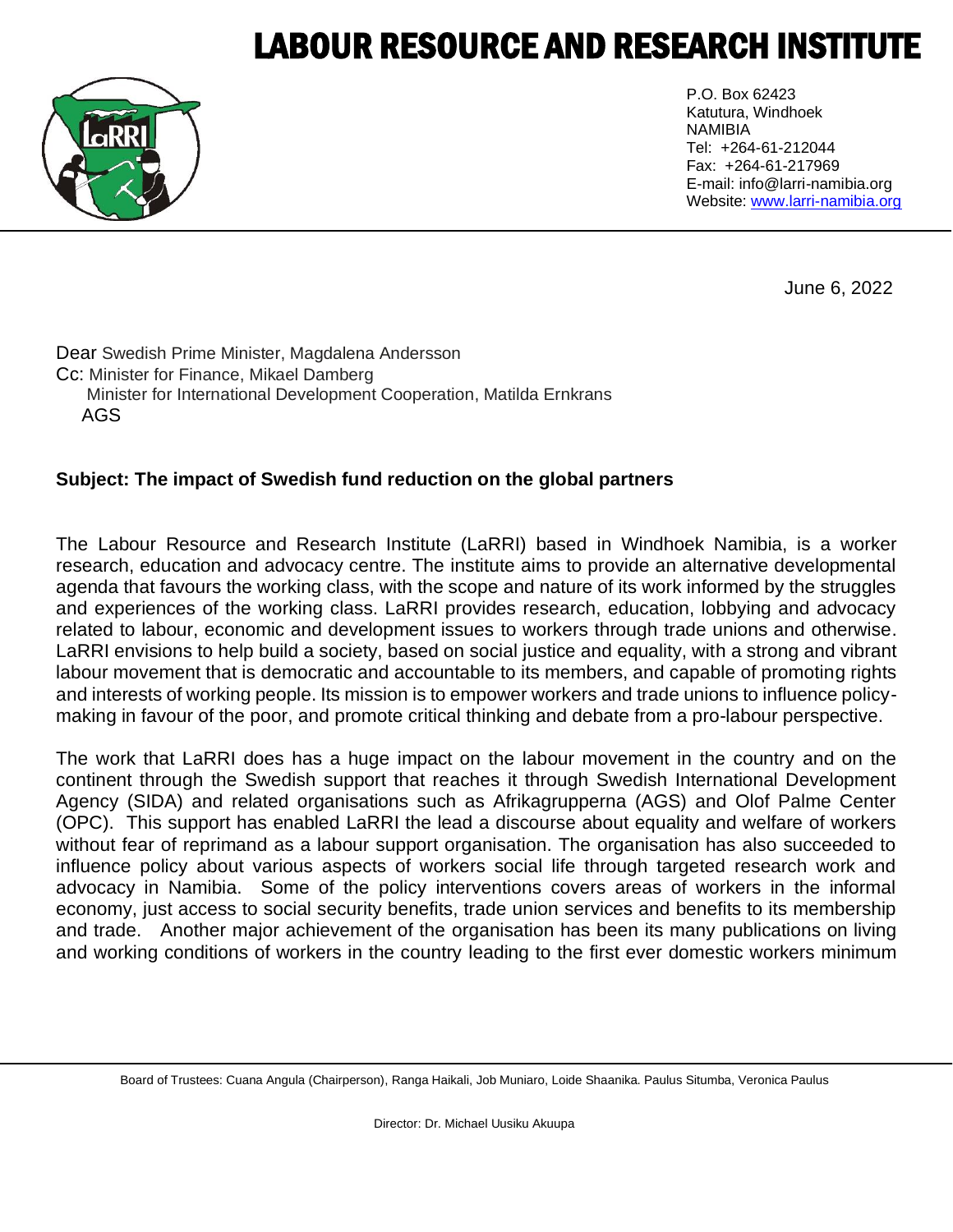wage order being gazette. The minimum wage which was as little as USD\$20 (N\$300) currently it stands at USD\$ 120 (N\$1800) per month and increases by 5% annually due to the efforts that the institute has put in its mandate. This has changed the lives of thousands of domestic workers and their families. At the moment a national minimum wage is due to be gazette after LaRRI assisted workers to develop a position paper during the negotiation stage.

We have since observed with concern developments in the Russian Federation and Ukraine and how they inform and affect geopolitical welfare. While we note the importance of the world to take precautions and also support victims of the war it is our belief that all interventions be balanced that stakeholder in the war take in order to mitigate suffering.

Accordingly, we have also noted the moral decision of the Swedish government to rededicate its aid to the parts of Europe that has been significantly affected by the ongoing war. While we do not know when exactly the war will end, it is our hope that it will come to an end soon so that normalcy can prevail. We have also noted the financial reduction in aid to Swedish organisation that do promotion of democracy work in Southern Africa and particularly Namibia. As a beneficiary of this critical aid, we have already felt the impact of aid reduction and narrative of possible discontinuation of aid. Seemingly, it will have not only have dire consequences to activities that we do but a psychological effect to personnel that do this important work and a constituency at large. At the moment, it is only Sweden through SIDA and related organisations that provide core funding support to non-governmental organisation in Namibia since the country was declared an upper middle class by the World Bank some years ago. We also note that wars are not planned for, nor envisaged under normal circumstances. However, we are of the view that this sudden reduction of funding in programs or total withdrawal is not only disadvantageous but also unfair to a larger extent as we had made commitments without consideration that the current situation will prevail. It is also our view, while it is important to extent humanitarian services and assistance to the war affected Ukraine we should not reverse the gains made so far in the work of democracy in other parts of the world.

The role that LaRRI plays in the country for workers is crucial towards the fight for a just society. Through advocacy, training and research, the labour movements are kept abreast with aspects that affect workers including contemporary issues such as violence and harassment, occupational health and safety, leadership and management, Africa Continental Free Trade Agreement, and the current COVID19 pandemic. Without LaRRI, trade unions will be left without a training, research, education and advocacy hub which plays an instrumental role in the support of workers and a focal point for unions on research issues. The absence of LaRRI will leave a vacuum for trade unions and without the support they need to engage government and employers in their fight for workers' rights. LaRRI has been and still is the main centre of resource, information and education when it comes to workers' rights and labour.

Our achievements and aid towards vulnerable workers over the years have been due to the support received from our partners. In consideration of the past 2 years of constant upheaval and uncertainty,

Board of Trustees: Cuana Angula (Chairperson), Ranga Haikali, Job Muniaro, Loide Shaanika. Paulus Situmba, Veronica Paulus